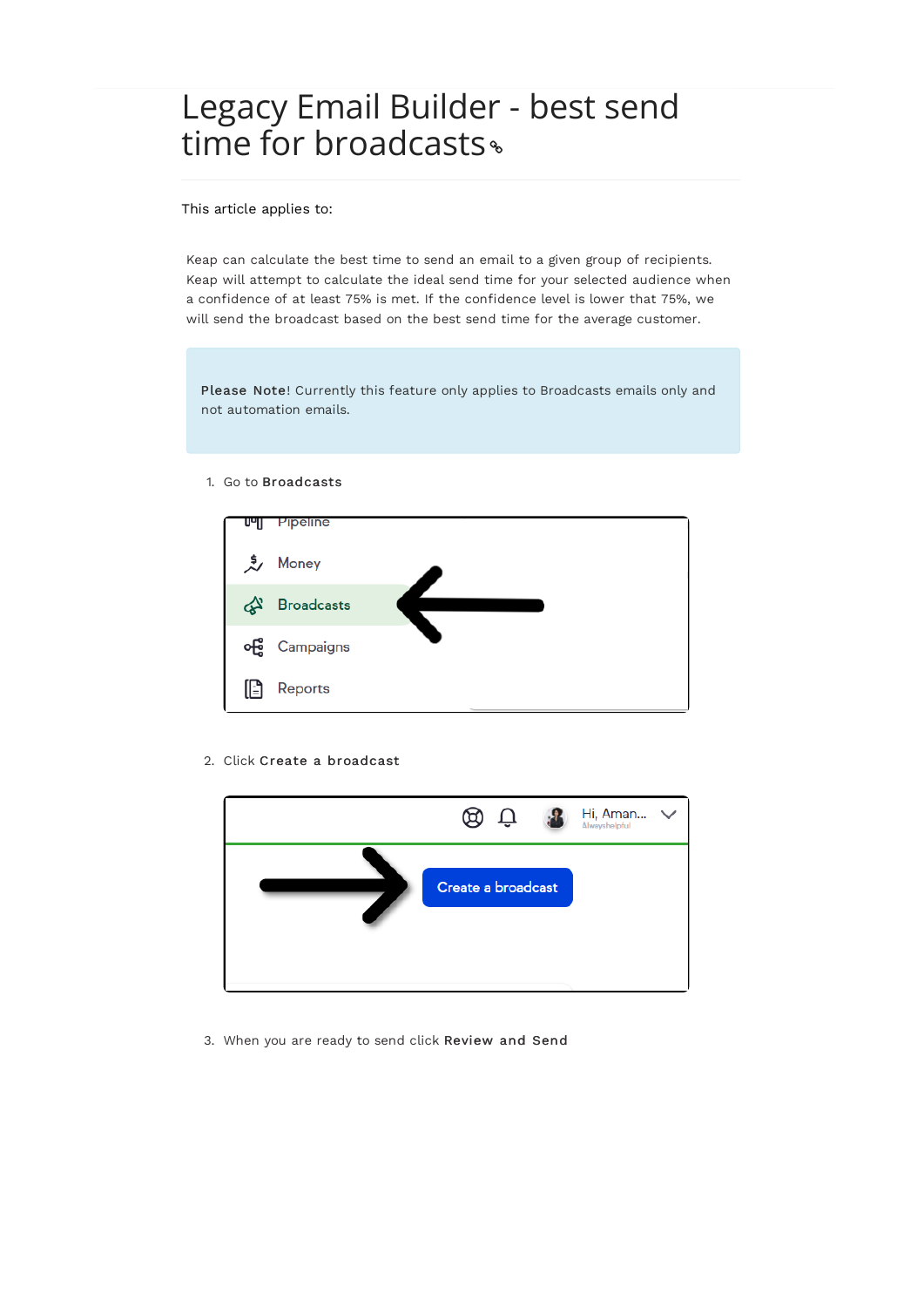

4. Click the radio button called Send at the best time today

| Select your timing<br>3                                                                                                            |
|------------------------------------------------------------------------------------------------------------------------------------|
| When do you want to send the emails?                                                                                               |
| At the best time today What's this?                                                                                                |
| We'll send the email within 24 hours. It'll arrive at the<br>top of your contacts' inboxes when they typically open<br>your emails |
| <b>Right away</b>                                                                                                                  |
| At a specific time                                                                                                                 |

Based on data from the billions of emails we send annually, we look at your email's designated audience, combined with global open rate trends to calculate the best time to send your email: when it's most likely to be seen and opened by your audience.

5. Once the broadcast is sent, return to the "Broadcasts" and refresh. You will see a new broadcast in a "Scheduled" status.



6. Click the 3 dots to either View report, make a copy, or pause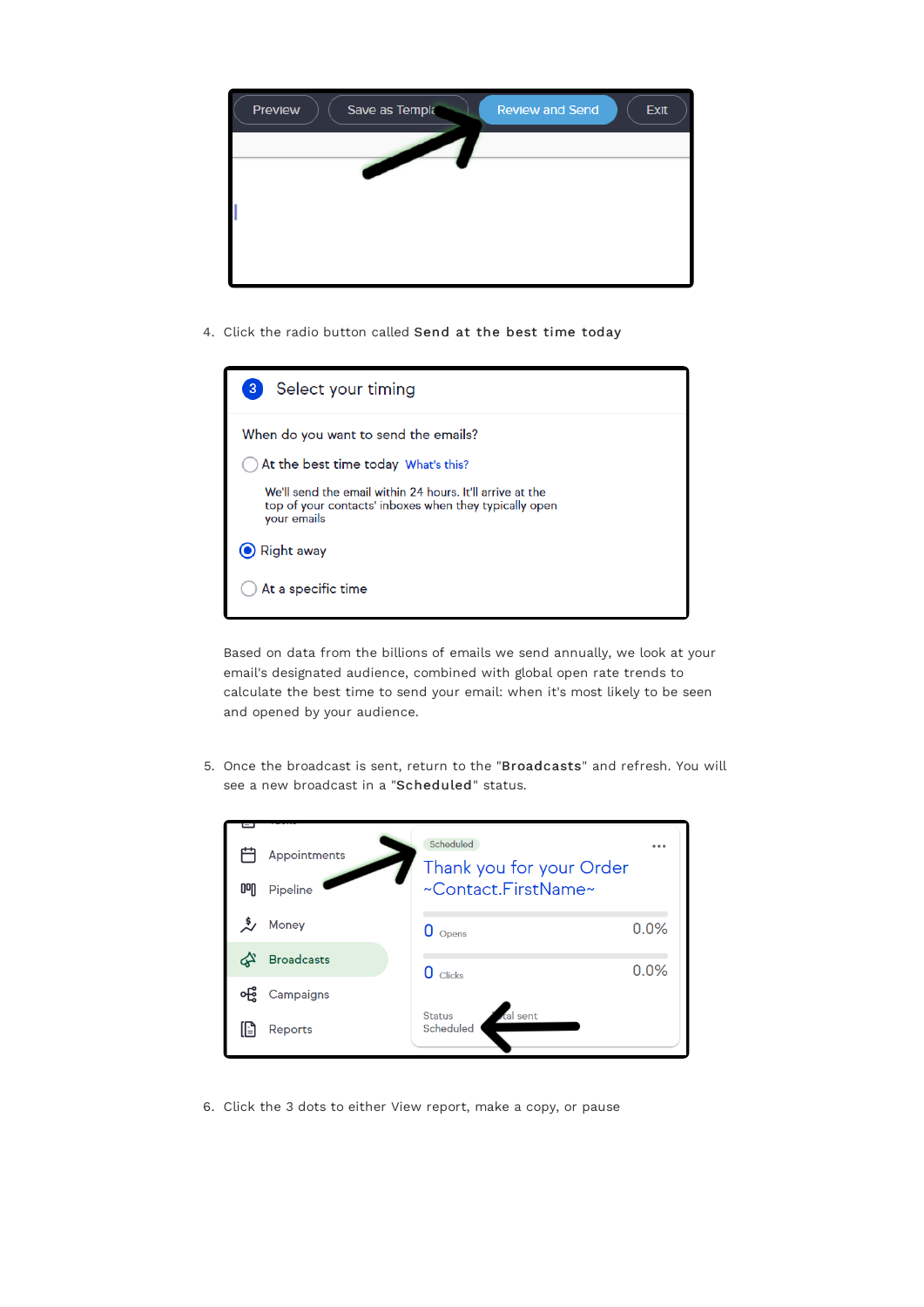

- 7. When a broadcast is Paused:
	- 1. The label becomes "Broadcast"
	- 2. Status changes to "Stop by User "



8. Click the 3 dots to resume broadcast